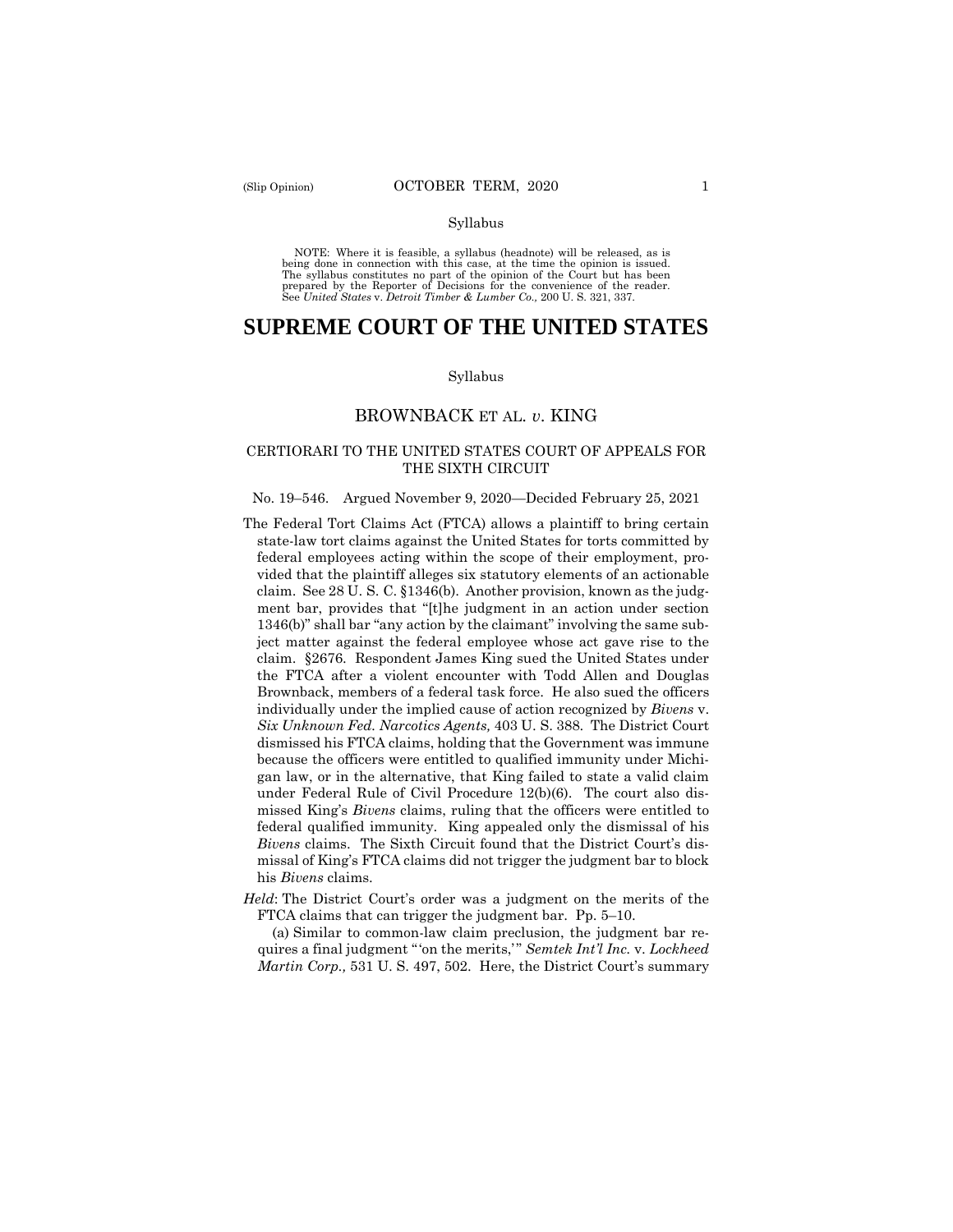#### Syllabus

judgment ruling dismissing King's FTCA claims hinged on a quintessential merits decision: whether the undisputed facts established all the elements of King's FTCA claims. See *Arbaugh* v. *Y & H Corp.,* 546 U. S. 500, 510–511. The court's alternative Rule 12(b)(6) holding also passed on the substance of King's FTCA claims, as a 12(b)(6) ruling concerns the merits. *Id.,* at 506–507. Pp. 5–7.

 diction. Generally, a court may not issue a ruling on the merits when (b) In passing on King's FTCA claims, the District Court also determined that it lacked subject-matter jurisdiction over those claims. In most cases, a plaintiff's failure to state a claim under Rule 12(b)(6) does not deprive a federal court of subject-matter jurisdiction. See *Steel Co.* v. *Citizens for Better Environment,* 523 U. S. 83, 89. Here, however, in the unique context of the FTCA, all elements of a meritorious claim are also jurisdictional. Thus, even though a plaintiff need not prove a §1346(b)(1) jurisdictional element for a court to maintain subject-matter jurisdiction over his claim, see *FDIC* v. *Meyer*, 510 U. S. 471, 477, because King's FTCA claims failed to survive a Rule 12(b)(6) motion to dismiss, the court also was deprived of subject-matter jurisit lacks subject-matter jurisdiction, see *Steel Co.,* 523 U. S., at 101– 102, but where, as here, pleading a claim and pleading jurisdiction entirely overlap, a ruling that the court lacks subject-matter jurisdiction may simultaneously be a judgment on the merits that can trigger the judgment bar. Pp. 7–9.

917 F. 3d. 409, reversed.

THOMAS, J., delivered the opinion for a unanimous Court. SOTOMAYOR, J., filed a concurring opinion.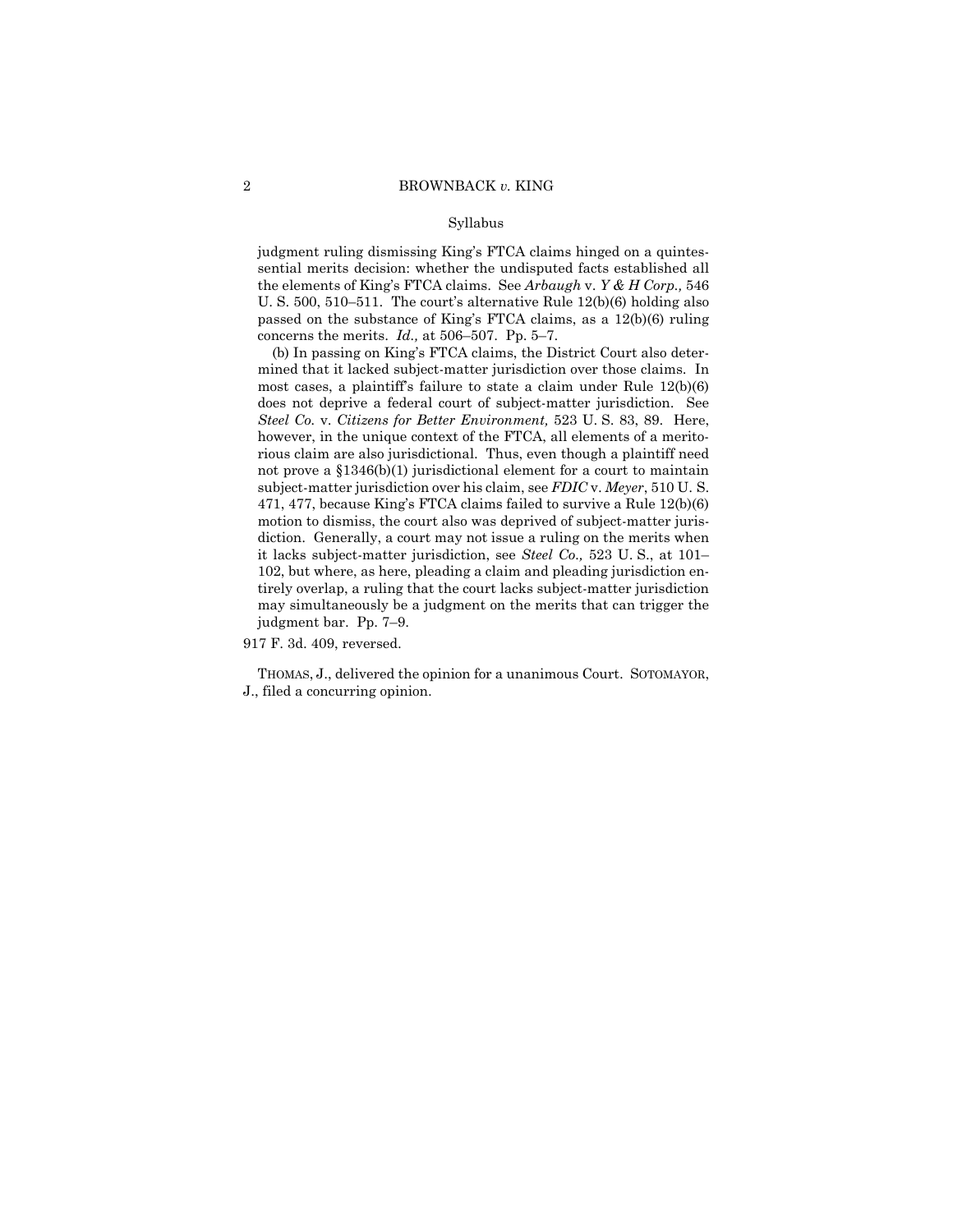NOTICE: This opinion is subject to formal revision before publication in the preliminary print of the United States Reports. Readers are requested to notify the Reporter of Decisions, Supreme Court of the United States, Wash-ington, D. C. 20543, of any typographical or other formal errors, in order that corrections may be made before the preliminary print goes to press.

## $\frac{1}{2}$  , where  $\frac{1}{2}$ **SUPREME COURT OF THE UNITED STATES**

#### $\frac{1}{2}$  ,  $\frac{1}{2}$  ,  $\frac{1}{2}$  ,  $\frac{1}{2}$  ,  $\frac{1}{2}$  ,  $\frac{1}{2}$ No. 19–546

## DOUGLAS BROWNBACK, ET AL., PETITIONERS *v.*  JAMES KING

## ON WRIT OF CERTIORARI TO THE UNITED STATES COURT OF APPEALS FOR THE SIXTH CIRCUIT

#### [February 25, 2021]

## JUSTICE THOMAS delivered the opinion of the Court.

The Federal Tort Claims Act (FTCA) allows a plaintiff to bring certain state-law tort suits against the Federal Government. 28 U. S. C. §2674; see also §1346(b). It also includes a provision, known as the judgment bar, which precludes "any action by the [plaintiff], by reason of the same subject matter, against the employee of the government whose act or omission gave rise to the claim" if a court enters "[t]he judgment in an action under section 1346(b)." §2676. The Sixth Circuit held that the District Court's order dismissing the plaintiff's FTCA claims did not trigger the judgment bar because the plaintiff's failure to establish all elements of his FTCA claims had deprived the court of subject-matter jurisdiction. We disagree and hold that the District Court's order also went to the merits of the claim and thus could trigger the judgment bar.

# I

# A

The FTCA streamlined litigation for parties injured by federal employees acting within the scope of their employment. Before 1946, a plaintiff could sue a federal employee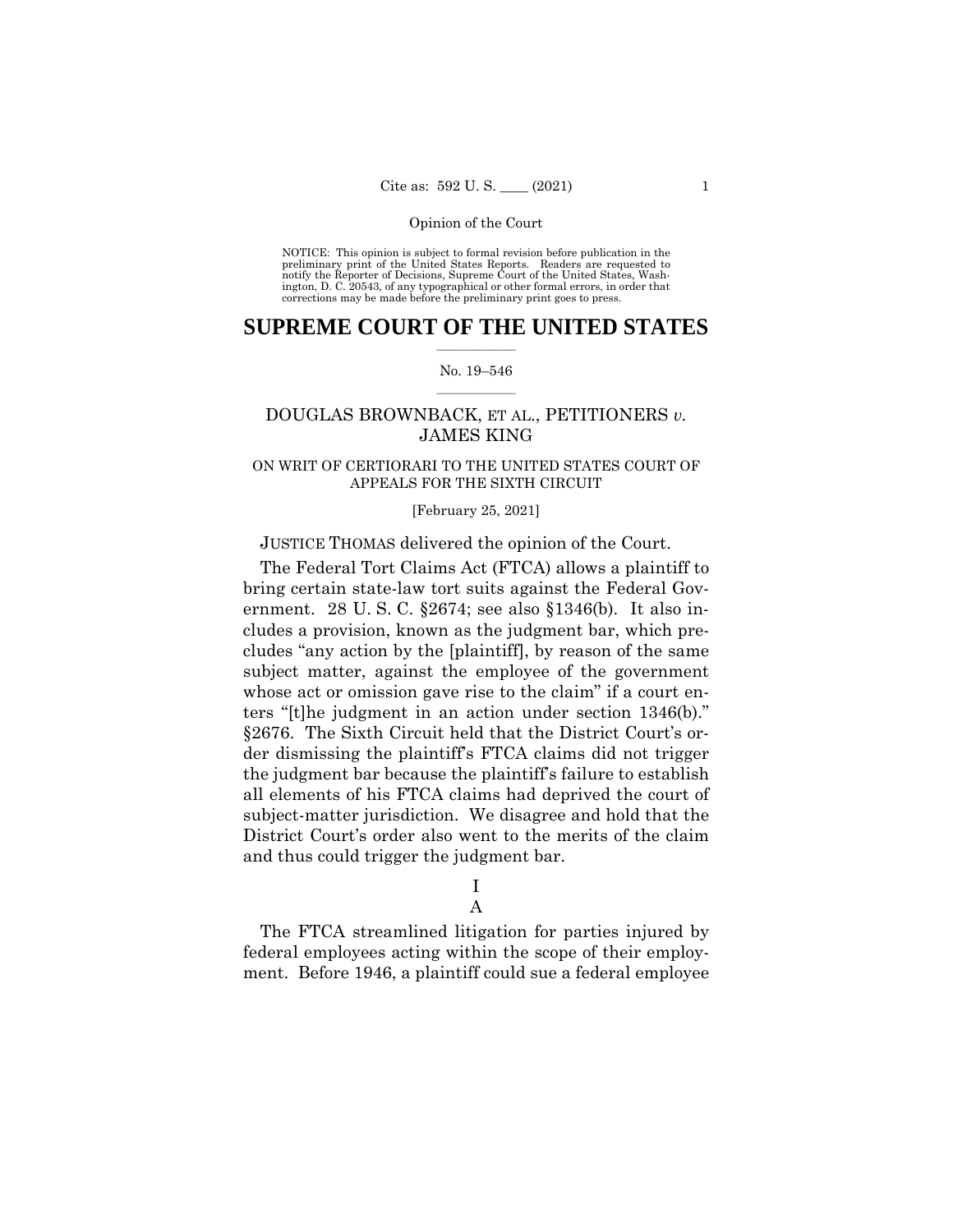#### Opinion of the Court

directly for damages, but sovereign immunity barred suits against the United States, even if a similarly situated private employer would be liable under principles of vicarious liability. Pfander & Aggarwal, *Bivens*, the Judgment Bar, and the Perils of Dynamic Textualism, 8 U. St. Thomas L. J. 417, 424–425 (2011); see also *Philadelphia Co.* v. *Stimson*, 223 U. S. 605, 619–620 (1912). Despite that immunity, the Government often would provide counsel to defendant employees or indemnify them. Pfander, 8 U. St. Thomas L. J., at 425. In addition, Congress passed private bills that awarded compensation to persons injured by Government employees. *Id.,* at 424, n. 39. But by the 1940s, Congress was considering hundreds of such private bills each year. *Ibid.*1 "Critics worried about the speed and fairness with which Congress disposed of these claims." *Id.,* at 426.

"In 1946, Congress passed the FTCA, which waived the sovereign immunity of the United States for certain torts committed by federal employees" acting within the scope of their employment. *FDIC* v. *Meyer*, 510 U. S. 471, 475–476 (1994). The Act in effect ended the private bill system by transferring most tort claims to the federal courts. See Pfander, 8 U. St. Thomas. L. J.*,* at 424, n. 39. Plaintiffs were (and are) required to bring claims under the FTCA in federal district court. Federal courts have jurisdiction over these claims if they are "actionable under §1346(b)." *Meyer*, 510 U. S., at 477. A claim is actionable if it alleges the six elements of §1346(b), which are that the claim be:

> "[1] against the United States, [2] for money damages, . . . [3] for injury or loss of property, or personal injury or death [4] caused by the negligent or wrongful act or omission of any employee of the Government [5] while acting within the scope of his office or employment,

<sup>&</sup>lt;sup>1</sup>In 1939 and 1940 the 76th Congress considered 1,763 private bills, of which 315 became law. Pfander, 8 U. St. Thomas L. J.*,* at 424, n. 39.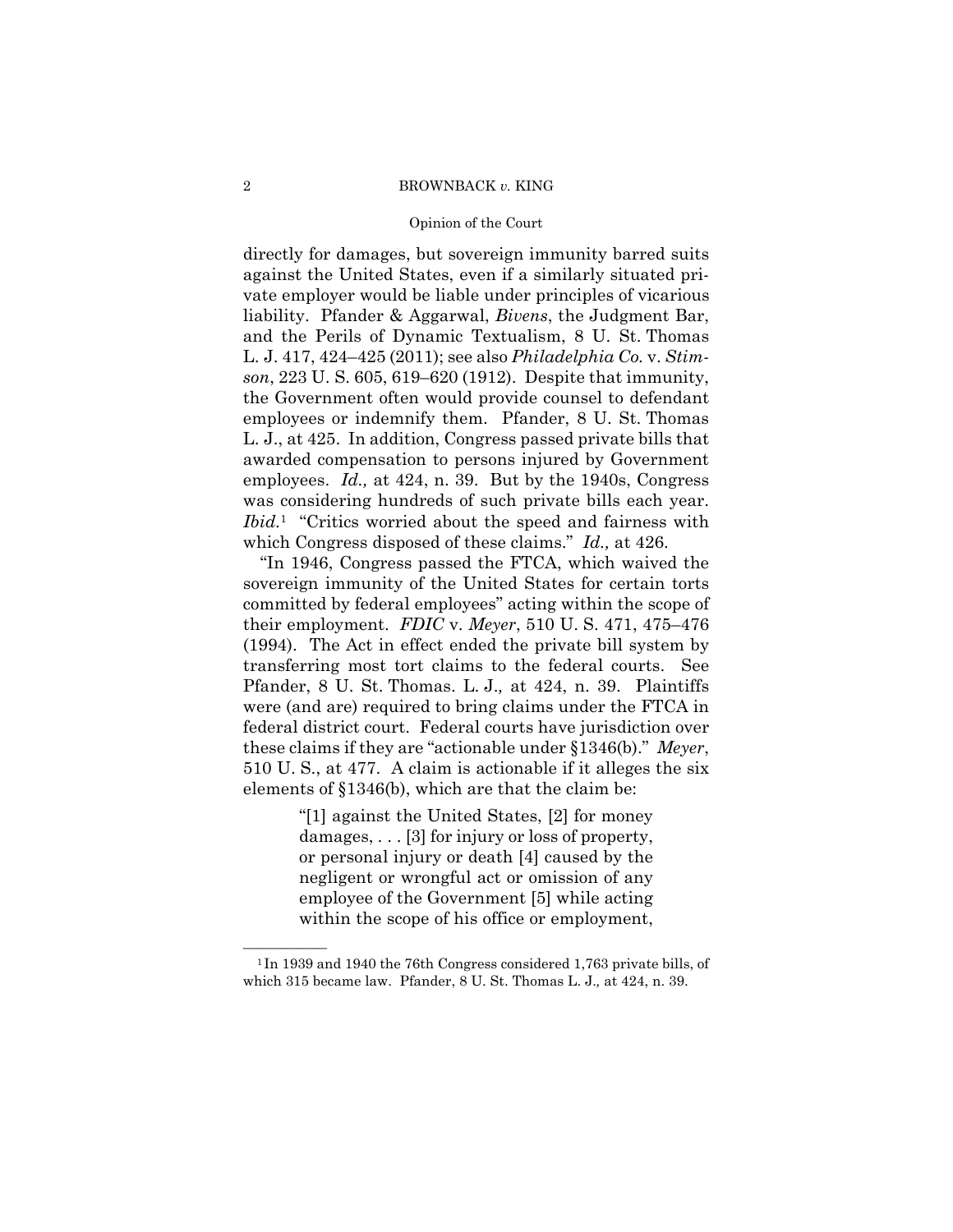[6] under circumstances where the United States, if a private person, would be liable to the claimant in accordance with the law of the place where the act or omission occurred." *Ibid.* (quoting §1346(b)).

While waiving sovereign immunity so parties can sue the United States directly for harms caused by its employees, the FTCA made it more difficult to sue the employees themselves by adding a judgment bar provision. That provision states: "The judgment in an action under section 1346(b) of this title shall constitute a complete bar to any action by the claimant, by reason of the same subject matter, against the employee of the government whose act or omission gave rise to the claim." §2676. "[O]nce a plaintiff receives a judgment (favorable or not) in an FTCA suit," the bar is triggered, and "he generally cannot proceed with a suit against an individual employee based on the same underlying facts." *Simmons* v. *Himmelreich*, 578 U. S. 621, 625 (2016). The Act thus opened a new path to relief (suits against the United States) while narrowing the earlier one (suits against employees).

## B

This case involves a violent encounter between respondent James King and officers Todd Allen and Douglas Brownback, members of a federal task force, who mistook King for a fugitive. King sued the United States under the FTCA, alleging that the officers committed six torts under Michigan law. He also sued the officers individually under the implied cause of action recognized by *Bivens* v. *Six Unknown Fed. Narcotics Agents*, 403 U. S. 388 (1971), alleging four violations of his Fourth Amendment rights. The defendants moved to dismiss under Federal Rule of Civil Procedure 12(b)(1) for lack of subject-matter jurisdiction and under Rule 12(b)(6) for failure to state a claim. In the alternative, they moved for summary judgment.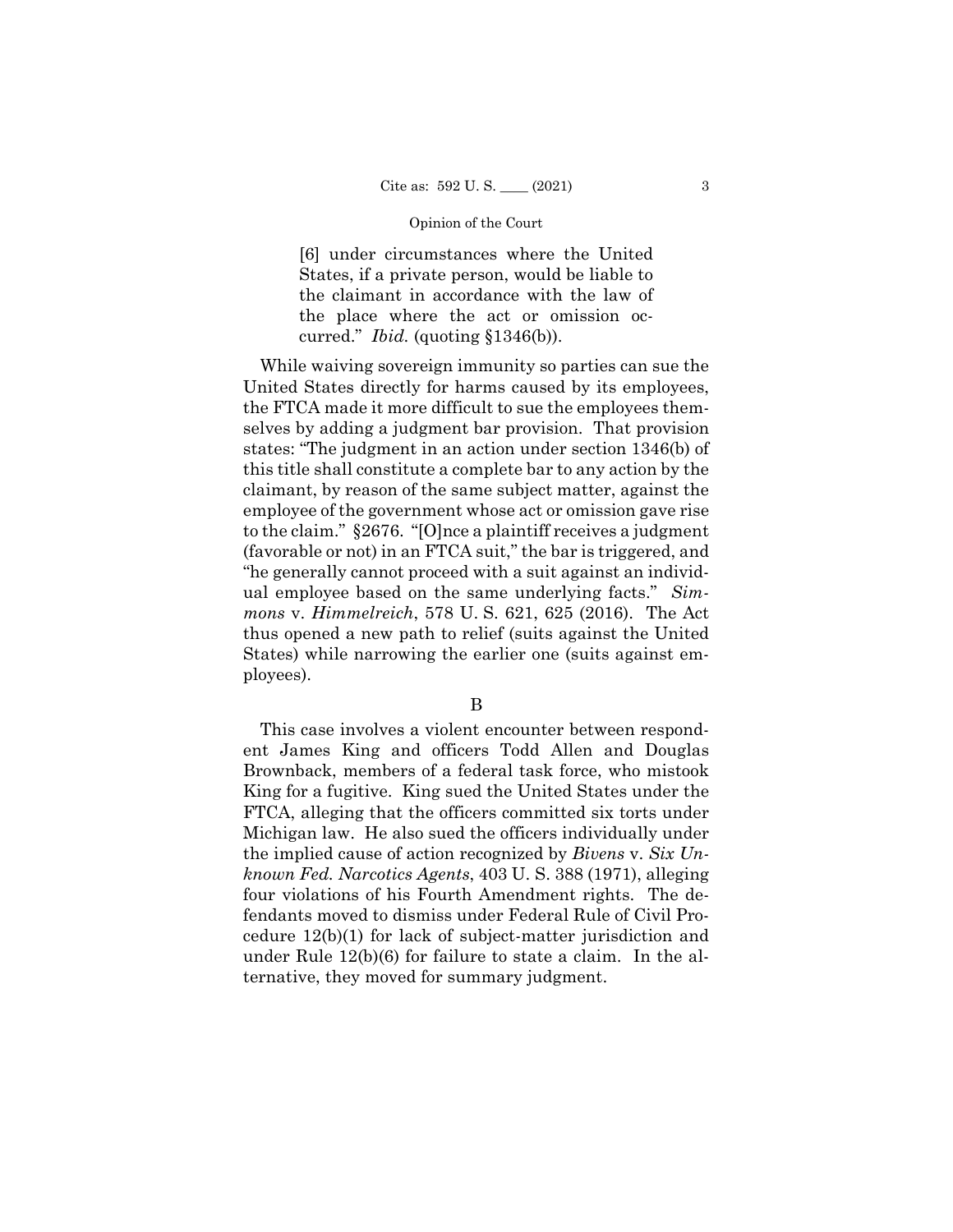#### Opinion of the Court

 mary judgment motion.2 It found that the undisputed facts The District Court dismissed King's claims. As to his FTCA claims, the court granted the Government's sumshowed that the officers did not act with malice. The officers thus would have been entitled to state qualified immunity had Michigan tort claims been brought against them. See *Odom* v. *Wayne County*, 482 Mich. 459, 473–474, 760 N. W. 2d 217, 224–225 (2008). The court, following its own precedent, ruled that the Government was immune because it retains the benefit of state-law immunities available to its employees. The court also ruled in the alternative that King's FTCA claims failed under Rule 12(b)(6) because his complaint did not present enough facts to state a plausible claim to relief for any of his six tort claims. The court dismissed King's *Bivens* claims as well, ruling that the defendants were entitled to federal qualified immunity. King appealed only the dismissal of his *Bivens* claims.

As a threshold question, the Sixth Circuit assessed whether the dismissal of King's FTCA claims triggered the judgment bar and thus blocked the parallel *Bivens* claims. See *King* v. *United States*, 917 F. 3d 409, 418–421 (2019). It did not, according to the Sixth Circuit, because "the district court dismissed [King]'s FTCA claim[s] for lack of subject-matter jurisdiction" when it determined that he had not stated a viable claim and thus "did not reach the merits." *Id.,* at 419; but see *Unus* v. *Kane*, 565 F. 3d 103, 121– 122 (CA4 2009) (holding that summary judgment on the plaintiffs' FTCA claims triggered judgment bar with respect to *Bivens* claims). The Sixth Circuit then held that the defendant officers were not entitled to qualified immunity and reversed the District Court.

ants because its ruling relied on the parties "Joint Statement of <sup>2</sup>Like the Sixth Circuit, we construe the District Court's primary ruling on the FTCA claims as a grant of summary judgment for the defend-Facts . . . unless otherwise indicated.'" *King v. United States*, 917 F. 3d 409, 416, n. 1 (CA6 2019) (quoting ECF Doc. 91, p. 1).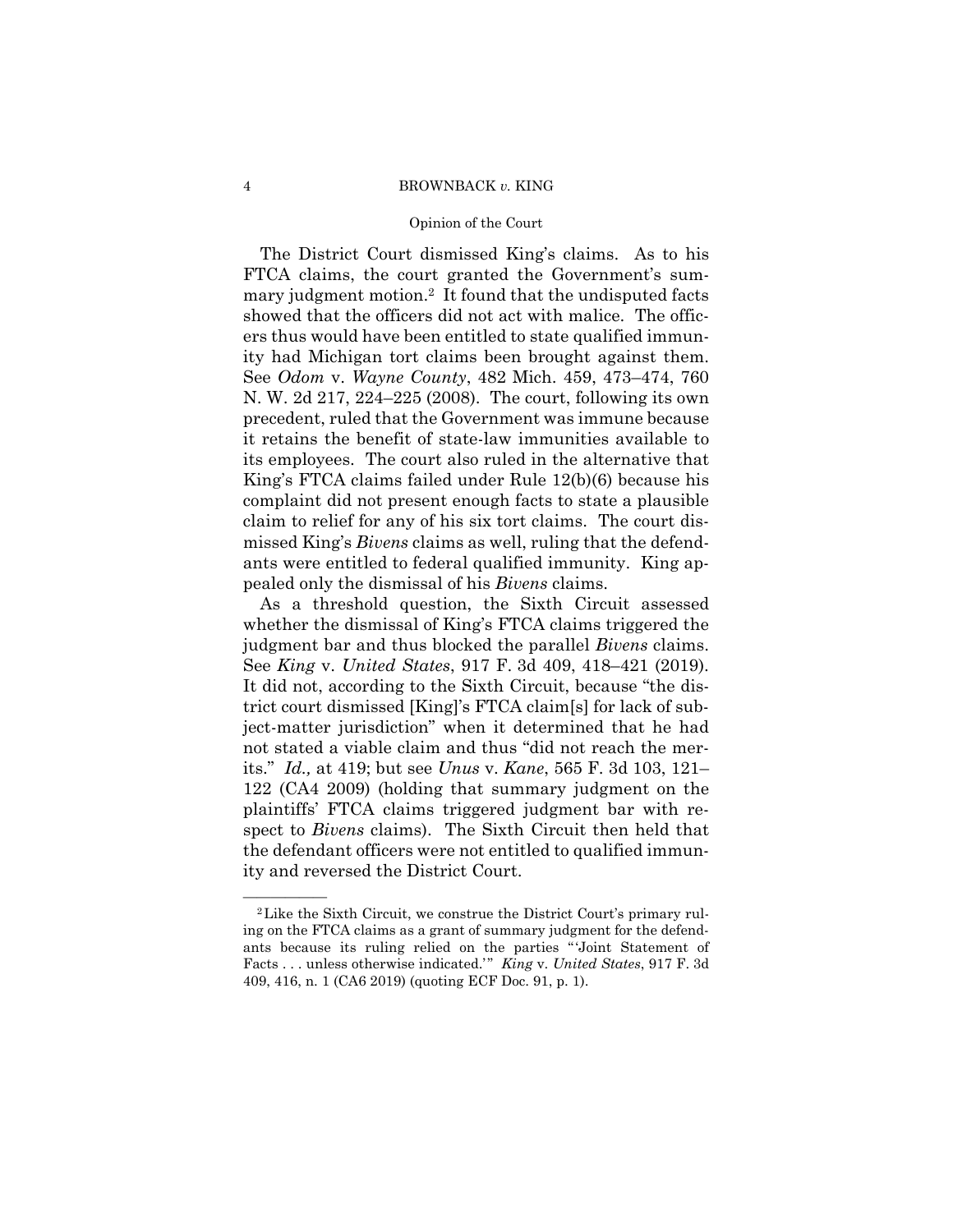We granted certiorari, 589 U.S. \_\_ (2020), and now reverse.

## II A

marks omitted).<sup>3</sup> We agree.<sup>4</sup> The judgment bar provides that "[t]he judgment in an action under section 1346(b)" shall bar "any action by the claimant" involving the same subject matter against the employee of the Federal Government whose act gave rise to the claim. §2676. Here, the District Court entered a "Judgment . . . in favor of Defendants and against Plaintiff." ECF Doc. 92. The parties agree that, at a minimum, this judgment must have been a final judgment on the merits to trigger the bar, given that the "provision functions in much the same way as [the common-law doctrine of claim preclusion]." *Simmons*, 578 U. S., at 630, n. 5 (internal quotation

 two distinct doctrines." *Ibid.* The first is issue preclusion, also known as <sup>3</sup>The terms res judicata and claim preclusion often are used interchangeably. See *Lucky Brand Dungarees, Inc.* v. *Marcel Fashions Group*, *Inc.*, 590 U. S. \_\_\_, \_\_ (2020) (slip op., at 6). But res judicata "comprises collateral estoppel. *Ibid.* It precludes a party from relitigating an issue actually decided in a prior case and necessary to the judgment. *Ibid.* The second doctrine is claim preclusion, sometimes itself called res judicata. *Ibid.* Claim preclusion prevents parties from relitigating the same "claim" or "'cause of action," even if certain issues were not litigated in the prior action. *Ibid.* Suits involve the same "claim" or " cause of action'" if the later suit " "aris[es] from the same transaction"'" or involves a "'common nucleus of operative facts.'" Ibid.

<sup>4</sup>King argues, among other things, that the judgment bar does not apply to a dismissal of claims raised in the same lawsuit because commonlaw claim preclusion ordinarily "is not appropriate within a single lawsuit." 18 C. Wright, A. Miller, & E. Cooper, Federal Practice and Procedure §4401 (3d ed. Supp. 2020). The Sixth Circuit did not address those arguments, and "we are a court of review, not of first view." *Cutter* v. *Wilkinson*, 544 U. S. 709, 718, n. 7 (2005). We leave it to the Sixth Circuit to address King's alternative arguments on remand.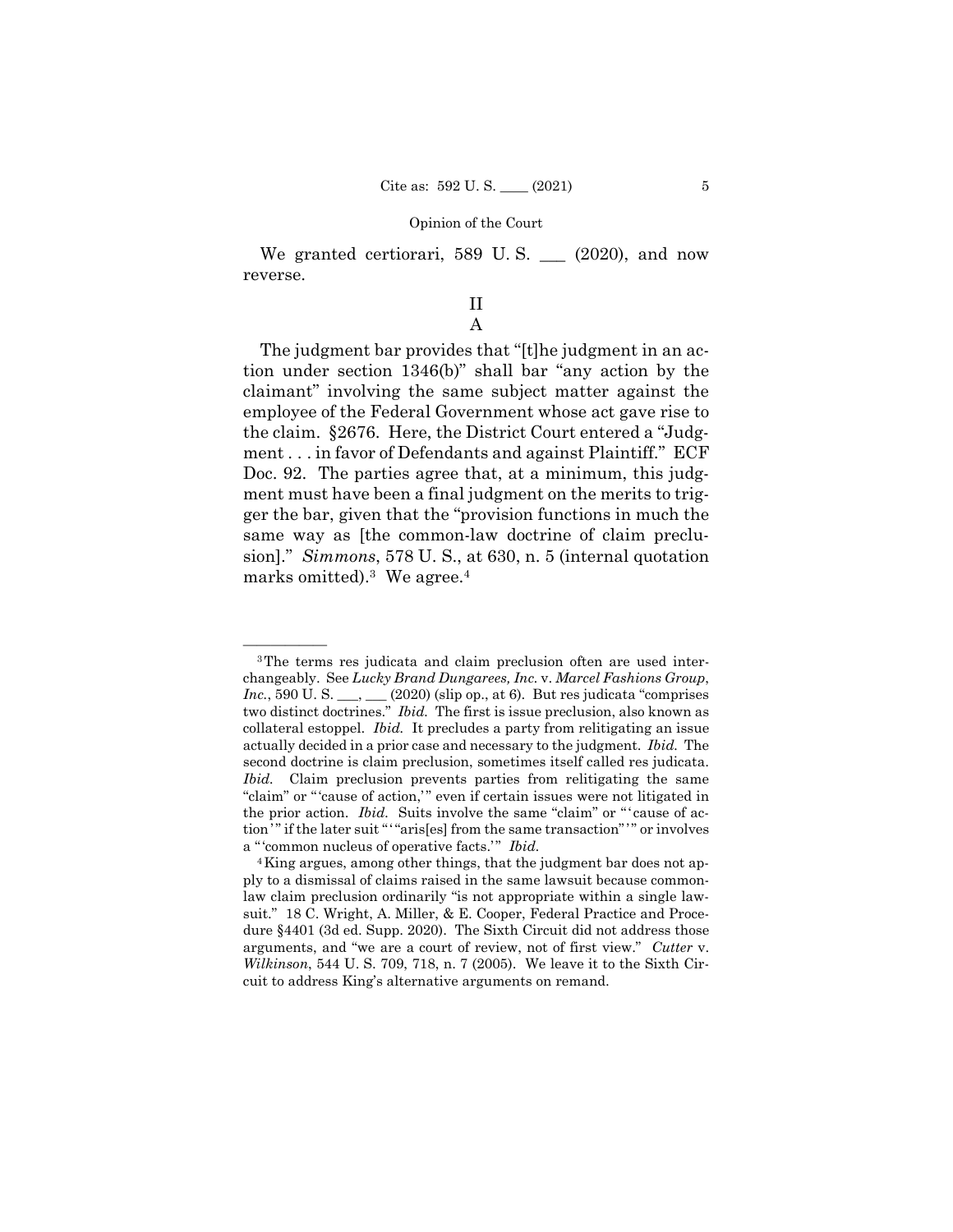#### Opinion of the Court

## B

 *Inc.* v. *Lockheed Martin Corp.*, 531 U. S. 497, 502 (2001). This Court has explained that the judgment bar was drafted against the backdrop doctrine of res judicata. See *ibid*.5 To "trigge[r] the doctrine of res judicata or claim preclusion" a judgment must be "'on the merits.'" *Semtek Int'l*  Under that doctrine as it existed in 1946, a judgment is "on the merits" if the underlying decision "actually passes directly on the substance of a particular claim before the court." *Id.*, at 501–502 (cleaned up).6 Thus, to determine if the District Court's decision is claim preclusive, we must determine if it passed directly on the substance of King's FTCA claims. We conclude that it did.

The District Court's summary judgment ruling hinged on a quintessential merits decision: whether the undisputed facts established all the elements of King's FTCA claims. See *Arbaugh* v. *Y & H Corp.*, 546 U. S. 500, 510–511 (2006). The court noted that one element of an FTCA claim is that the plaintiff establish that the Government employee would be liable under state law. The court then explained that Michigan law provides qualified immunity for Government employees who commit intentional torts but act in subjective good faith. See *Odom*, 482 Mich., at 461, 481–482, 760 N. W. 2d, at 218, 229. And it concluded that, because the undisputed facts here showed that the officers would have

<sup>&</sup>lt;sup>5</sup>The parties disagree about how much the judgment bar expanded on common-law preclusion, but those disagreements are not relevant to our decision. See n. 4, *supra*.<br><sup>6</sup>We use the term "on the merits" as it was used in 1946, to mean a

 jurisdictions) entail claim-preclusive effect." *Semtek*, 531 U. S., at 502. Regardless, the FTCA judgment in this case is an "on the merits" decidecision that passed on the substance of a particular claim. "[O]ver the years the meaning of the term 'judgment on the merits' 'has gradually undergone change'" and now encompasses some judgments "that do *not* pass upon the substantive merits of a claim and hence do *not* (in many sion that passes on the "substance" of King's FTCA claims under the 1946 meaning or present day meaning of those terms.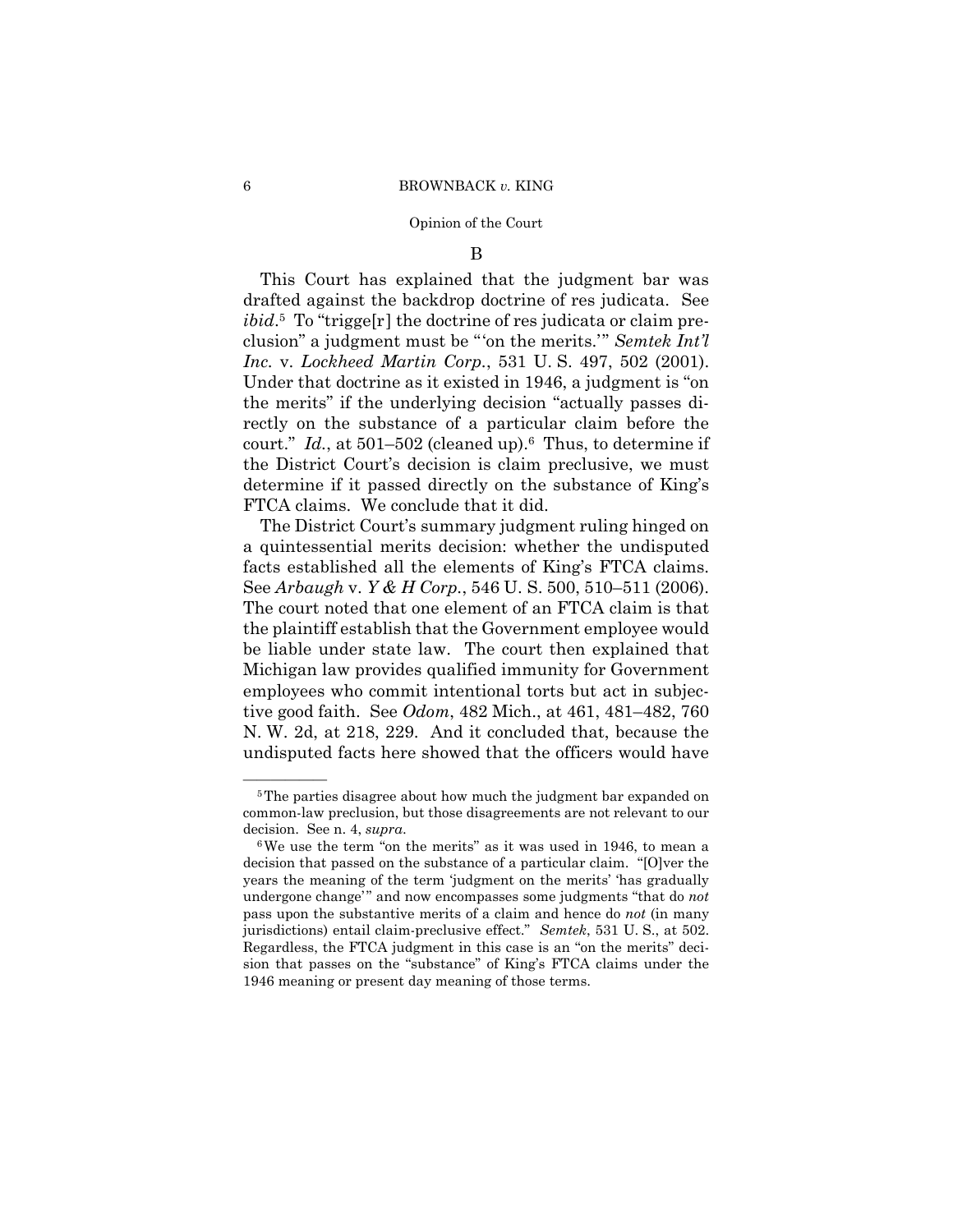FTCA.7 been entitled to immunity from King's tort claims, the United States, by extension, was not liable under the

The court's alternative Rule 12(b)(6) holding also passed on the substance of King's FTCA claims. The District Court ruled that the FTCA count in King's complaint did not state a claim, because even assuming the complaint's veracity, the officers used reasonable force, had probable cause to detain King, and otherwise acted within their authority. "If the judgment determines that the plaintiff has no cause of action" based "on rules of substantive law," then "it is on the merits." Restatement of Judgments §49, Comment *a*, p. 193 (1942). A ruling under Rule 12(b)(6) concerns the merits. Cf. *Arbaugh*, 546 U. S., at 506–507. The District Court evaluated King's six FTCA claims under Rule 12(b)(6) and ruled that they failed for reasons of substantive law.

 $\mathcal{C}$ 

The one complication in this case is that it involves overlapping questions about sovereign immunity and subjectmatter jurisdiction. In such cases, the "merits and jurisdiction will sometimes come intertwined," and a court can decide "all . . . of the merits issues" in resolving a jurisdictional question, or vice versa. *Bolivarian Republic of Venezuela* v. *Helmerich & Payne Int'l Drilling Co.*, 581 U. S.  $(2017)$  (slip op., at 7). That occurred here. The District Court passed on the substance of King's FTCA claims and found them implausible. In doing so, the District Court also determined that it lacked jurisdiction. But an on-themerits judgment can still trigger the judgment bar, even if that determination necessarily deprives the court of subject-matter jurisdiction.

 context. Compare *Medina* v. *United States*, 259 F. 3d 220, 225, n. 2 (CA4 2001), with *Villafranca* v. *United States*, 587 F. 3d 257, 263, and n. 6 <sup>7</sup> We express no view on the availability of state-law immunities in this (CA5 2009).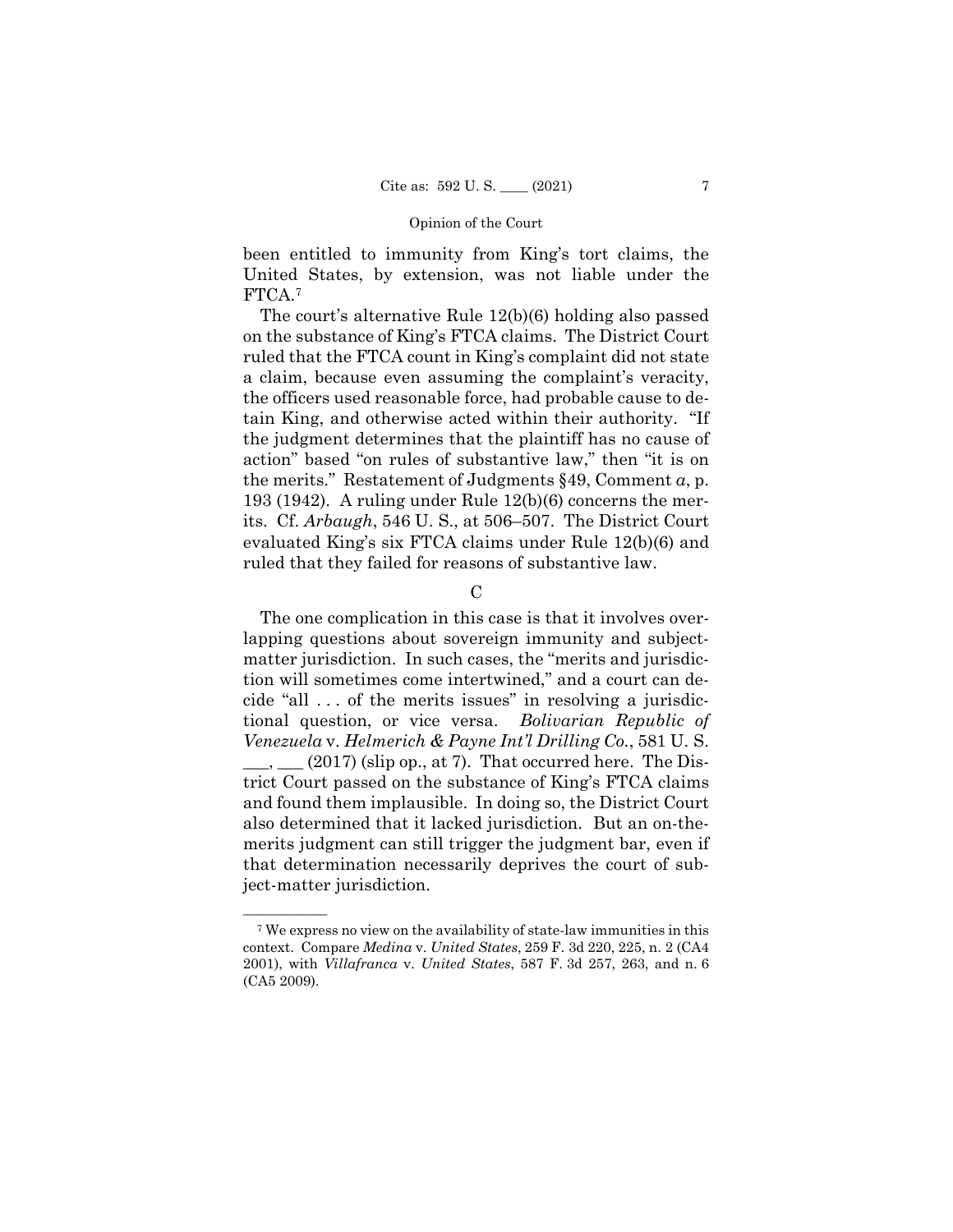#### Opinion of the Court

The District Court did lack subject-matter jurisdiction over King's FTCA claims. In most cases, a plaintiff's failure to state a claim under Rule 12(b)(6) does not deprive a federal court of subject-matter jurisdiction. See *Steel Co.* v. *Citizens for Better Environment*, 523 U. S. 83, 89 (1998). "Dismissal for lack of subject-matter jurisdiction . . . is proper only when the claim is so . . . 'completely devoid of merit as not to involve a federal controversy.'" *Ibid.* However, a plaintiff must plausibly allege all jurisdictional elements. See, *e.g., Dart Cherokee Basin Operating Co.* v. *Owens*, 574 U. S. 81, 89 (2014). And in the unique context of the FTCA, all elements of a meritorious claim are also jurisdictional. *Meyer*, 510 U. S., at 477. So even though a plaintiff need not *prove* a §1346(b)(1) jurisdictional element for a court to maintain subject-matter jurisdiction over his claim, see *ibid.*, a plaintiff must plausibly allege all six FTCA elements not only to state a claim upon which relief can be granted but also for a court to have subject-matter jurisdiction over the claim. That means a plaintiff must plausibly allege that "the United States, if a private person, would be liable to the claimant" under state law both to survive a merits determination under Rule 12(b)(6) and to establish subject-matter jurisdiction. §1346(b)(1). Because King's tort claims failed to survive a Rule 12(b)(6) motion to dismiss, the United States necessarily retained sovereign immunity, also depriving the court of subject-matter jurisdiction.

Ordinarily, a court cannot issue a ruling on the merits "when it has no jurisdiction" because "to do so is, by very definition, for a court to act ultra vires." *Steel Co.*, 523 U. S., at 101–102. But where, as here, pleading a claim and pleading jurisdiction entirely overlap, a ruling that the court lacks subject-matter jurisdiction may simultaneously be a judgment on the merits that triggers the judgment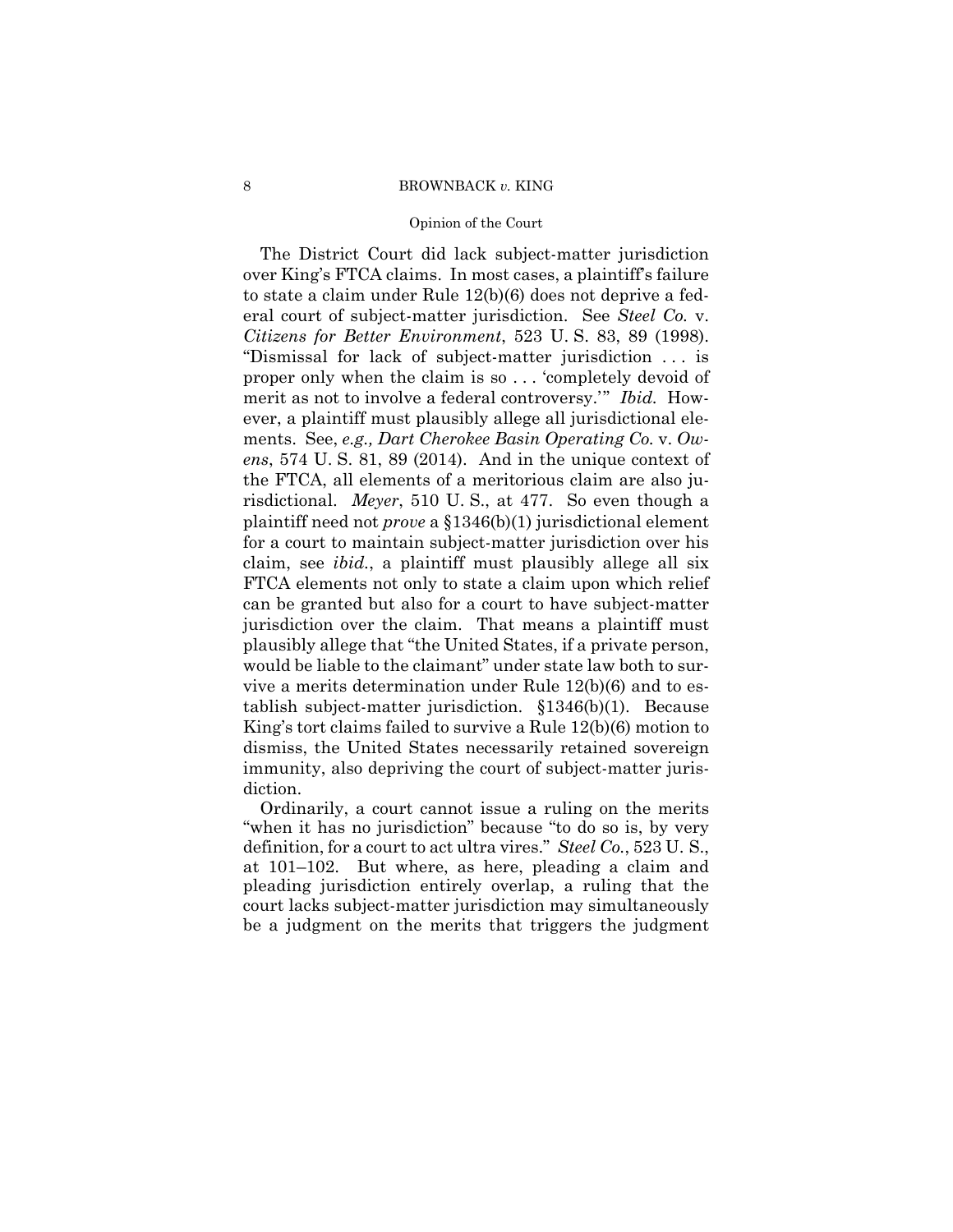bar.8 A dismissal for lack of jurisdiction is still a "judgment." See Restatement of Judgments §49, Comment *a*, at 193–194 (discussing "judgment . . . based on the lack of jurisdiction"). And even though the District Court's ruling in effect deprived the court of jurisdiction, the District Court necessarily passed on the substance of King's FTCA claims. See Part II–B, *supra*. Under the common law, judgments were preclusive with respect to issues decided as long as the court had the power to decide the issue. See Restatement of Judgments §49, Comment *b*, at 195–196. Because "a federal court always has jurisdiction to determine its own jurisdiction," *United States* v. *Ruiz*, 536 U. S. 622, 628 (2002), a federal court can decide an element of an FTCA claim on the merits if that element is also jurisdictional. The District Court did just that with its Rule 12(b)(6) decision.9

\* \* \*

We conclude that the District Court's order was a judgment on the merits of the FTCA claims that can trigger the judgment bar. The judgment of the United States Court of Appeals for the Sixth Circuit is reversed.

## *It is so ordered*.

<sup>&</sup>lt;sup>8</sup> In cases such as this one where a plaintiff fails to plausibly allege an element that is both a merit element of a claim and a jurisdictional element, the district court may dismiss the claim under Rule 12(b)(1) or Rule 12(b)(6). Or both. The label does not change the lack of subjectmatter jurisdiction, and the claim fails on the merits because it does not state a claim upon which relief can be granted. However, in other cases that overlap between merits and jurisdiction may not exist. In those cases, the court might lack subject-matter jurisdiction for non-merits reasons, in which case it must dismiss the case under just Rule 12(b)(1).

<sup>&</sup>lt;sup>9</sup>The District Court did not have the power to issue its summary judgment ruling because that decision was not necessary for the court "to determine its own jurisdiction." *Ruiz*, 536 U. S., at 628. The court should have assessed whether King's FTCA claims plausibly alleged the six elements of §1346(b)(1) as a threshold matter, and then dismissed those claims for lack of subject-matter jurisdiction once it concluded they were not plausibly alleged. See *Steel Co.* v. *Citizens for Better Environment*, 523 U. S. 83, 94–95 (1998).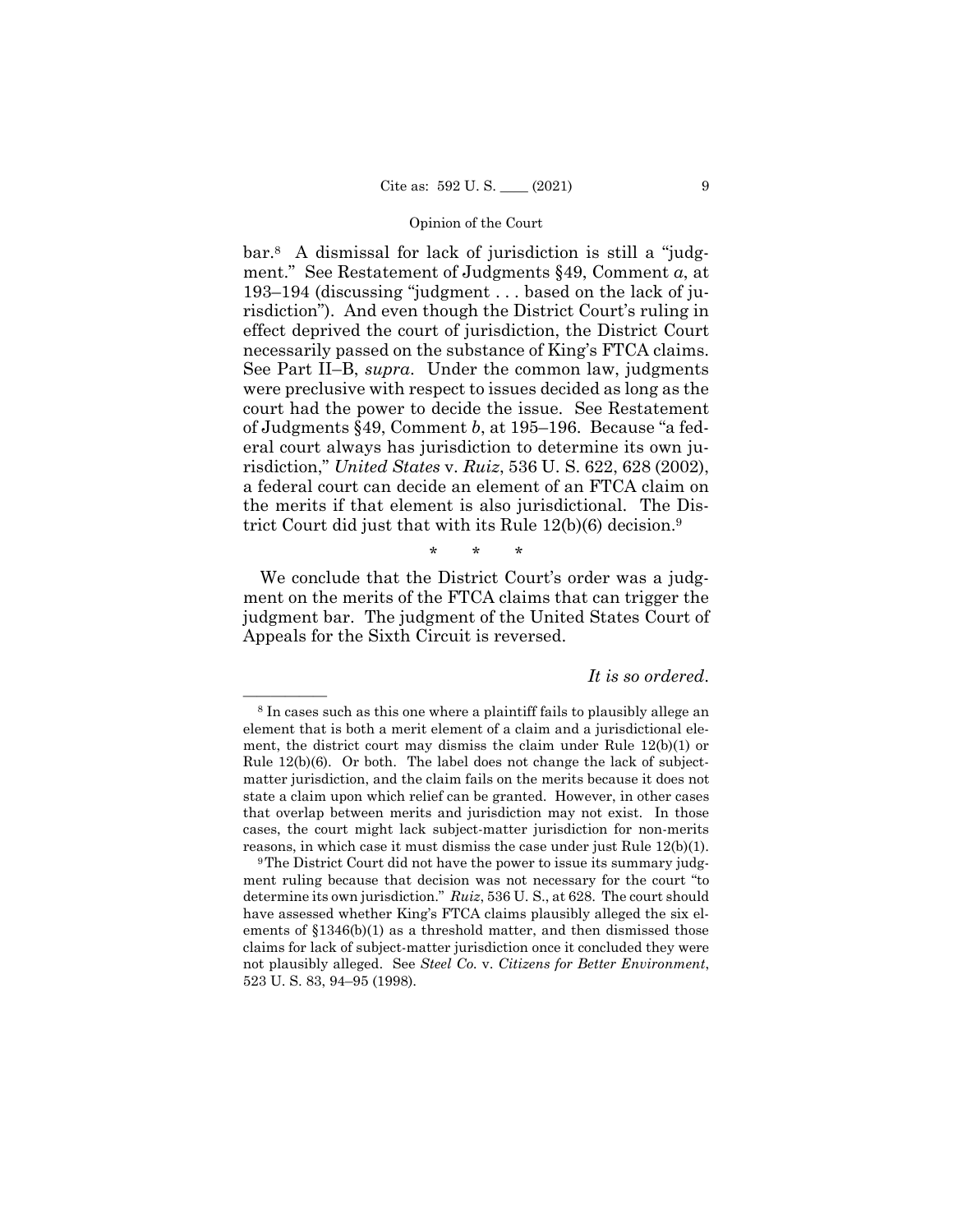SOTOMAYOR, J., concurring

## $\frac{1}{2}$  , where  $\frac{1}{2}$ **SUPREME COURT OF THE UNITED STATES**

#### $\frac{1}{2}$  ,  $\frac{1}{2}$  ,  $\frac{1}{2}$  ,  $\frac{1}{2}$  ,  $\frac{1}{2}$  ,  $\frac{1}{2}$ No. 19–546

## DOUGLAS BROWNBACK, ET AL., PETITIONERS *v.*  JAMES KING

## ON WRIT OF CERTIORARI TO THE UNITED STATES COURT OF APPEALS FOR THE SIXTH CIRCUIT

[February 25, 2021]

## JUSTICE SOTOMAYOR, concurring.

I join the Court's opinion because I agree that the District Court dismissed King's Federal Tort Claims Act (FTCA) claims on the merits. Importantly, the Court does not today decide whether an order resolving the merits of an FTCA claim precludes other claims arising out of the same subject matter in the same suit. Although the parties briefed the issue, it was not the basis of the lower court's decision. See *ante,* at 5, n. 4. I write separately to emphasize that, while many lower courts have uncritically held that the FTCA's judgment bar applies to claims brought in the same action, there are reasons to question that conclusion. This issue merits far closer consideration than it has thus far received.

King argues that the judgment bar merely "supplements common-law claim preclusion by closing a narrow gap," preventing plaintiffs from bringing duplicative litigation against first the United States and then its employees. *Simmons* v. *Himmelreich*, 578 U. S. 621, 630, n. 5 (2016); see also *ibid.* ("At the time that the FTCA was passed, common-law claim preclusion would have barred a plaintiff from suing the United States after having sued an employee but not vice versa"). On petitioners' view, however, the judgment bar provides that any order resolving an FTCA claim automatically precludes separate claims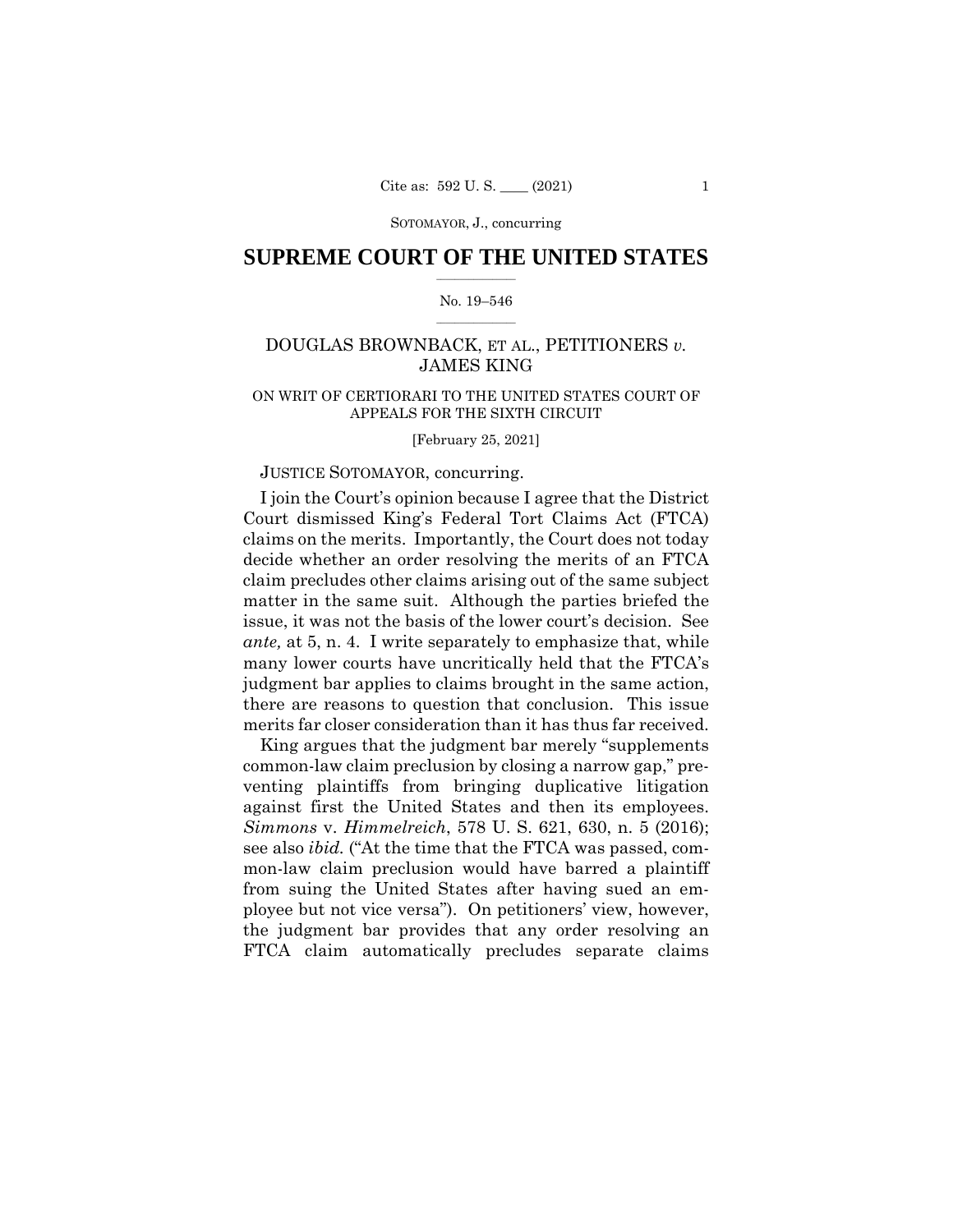#### SOTOMAYOR, J., concurring

brought in the same action and arising from the same common nucleus of facts. This is a significant departure from the normal operation of common-law claim preclusion, which applies only in separate or subsequent suits following a final judgment. See, *e.g., G. & C. Merriam Co.* v. *Saalfield*, 241 U.S. 22, 29 (1916) ("Obviously, the rule for decision applies only when the subsequent action has been brought").

King raises a number of reasons to doubt petitioners' reading. Looking first to the text, the FTCA's judgment bar is triggered by "[t]he judgment in an action under section 1346(b)." 28 U. S. C. §2676. A "judgment" is "[a] court's final determination of the rights and obligations of the parties in a case." Black's Law Dictionary 1007 (11th ed. 2019); see also 1 H. Black, Law of Judgments §1, p. 2, n. l (1891) ("'A judgment is the final consideration and determination of a court . . . upon the matters submitted to it'"). Decisions disposing of only some of the claims in a lawsuit are not "judgments."

Similarly, once the judgment bar is triggered, it precludes "any action by the claimant." §2676. An "action" refers to the whole of the lawsuit. See Black's Law Dictionary, at 37 (defining "action" as a "civil or criminal judicial proceeding"); Black's Law Dictionary 43 (3d ed. 1933) ("The terms 'action' and 'suit' are now nearly, if not entirely, synonymous"). Individual demands for relief within a lawsuit, by contrast, are "claims." See Black's Law Dictionary, at 311 (2019) (defining a "claim" as "the part of a complaint in a civil action specifying what relief the plaintiff asks for"); Black's Law Dictionary, at 333 (1933) (defining a "claim" as "any demand held or asserted as of right" or "cause of action").

Thus, giving the judgment bar's two key terms their traditional meanings, "the judgment in an action under section 1346(b)" that triggers the bar is the final order resolving every claim in a lawsuit that includes FTCA claims. When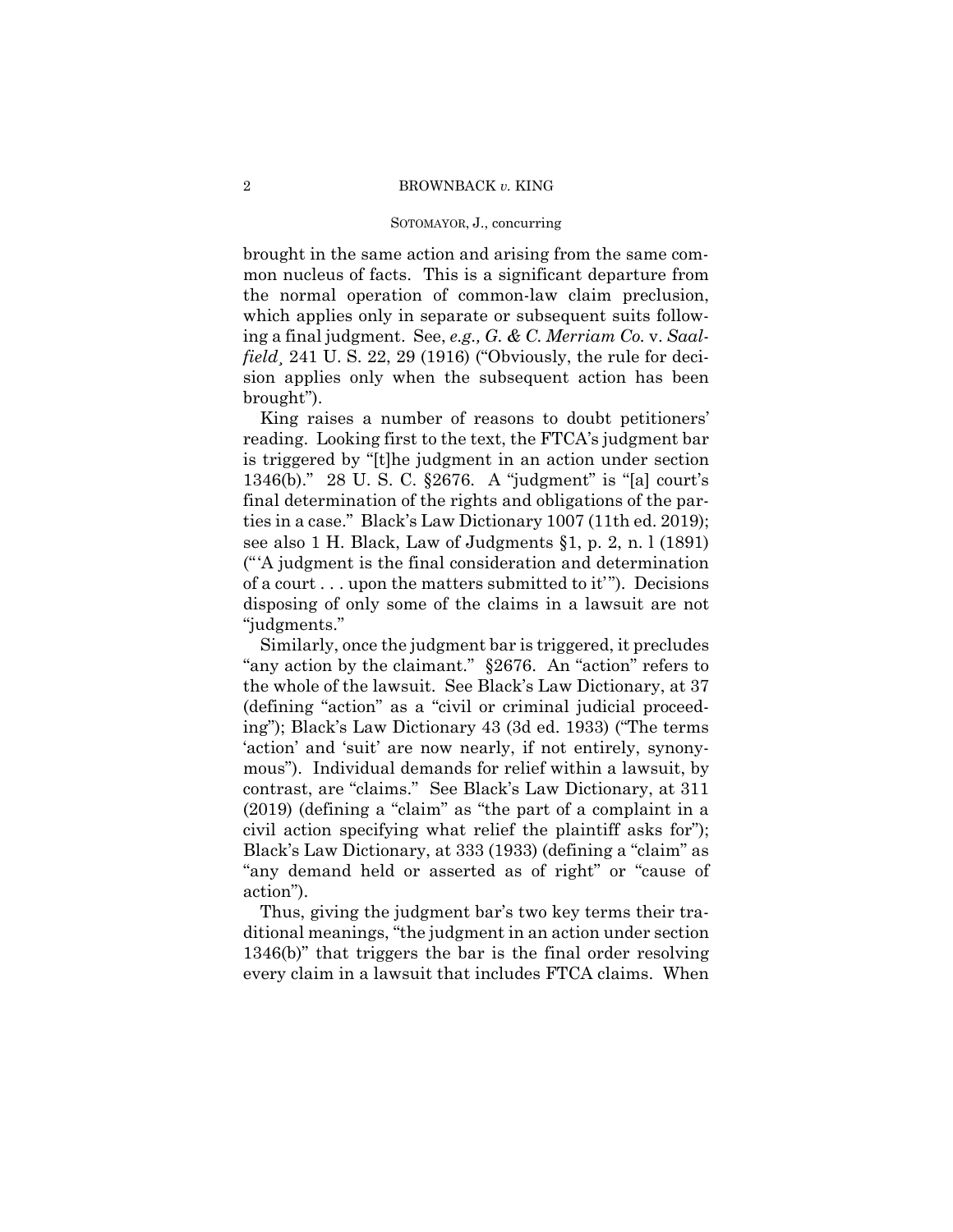#### SOTOMAYOR, J., concurring

triggered, the judgment bar precludes later "action[s]," not claims in the same suit. So read, the statutory judgment bar "functions in much the same way" as claim preclusion, "with both rules depending on a prior judgment as a condition precedent." *Will* v. *Hallock*, 546 U. S. 345, 354 (2006).1

Turning next to the FTCA's purpose and effect, under King's reading, the judgment bar also serves the same, familiar functions as claim preclusion: "avoiding duplicative litigation" by barring repetitive suits against employees without "reflecting a policy that a defendant should be scot free of any liability." *Ibid.* Petitioners' interpretation, by contrast, appears inefficient. Precluding claims brought in the same suit incentivizes plaintiffs to bring separate suits, first against federal employees directly and second against the United States under the FTCA. See *Sterling* v. *United States*, 85 F. 3d 1225, 1228–1229 (CA7 1996) (holding that judgment in a prior direct action did not preclude a later FTCA suit against the United States).2

 Petitioners' interpretation also produces seemingly unfair results by precluding potentially meritorious claims when a plaintiff's FTCA claims fail for unrelated reasons. Here, for example, King's constitutional claims require only

<sup>&</sup>lt;sup>1</sup> Nearby §2672 could further support this interpretation. That section provides that an administrative settlement with the United States "shall constitute a complete release of any claim against the United States and against the employee of the government" who committed the tort. Unlike the judgment bar, §2672 uses unambiguous language ("release of any claim") to ensure that settlements with the United States both preclude future litigation and resolve pending claims against federal employees. Had Congress intended to give both provisions the same effect, "it presumably would have done so expressly." *Russello* v. *United States*, 464

U. S. 16, 23 (1983).<br><sup>2</sup>Some courts have held that precluding claims in the same action prevents plaintiffs from recovering for the same injury from both the United States and the federal employee. The law, however, already bars double recovery for the same injury. See, *e.g., Zenith Radio Corp.* v. *Hazeltine Research, Inc.*, 401 U. S. 321, 348 (1971) ("[T]he law . . . does not permit a plaintiff to recover double payment").